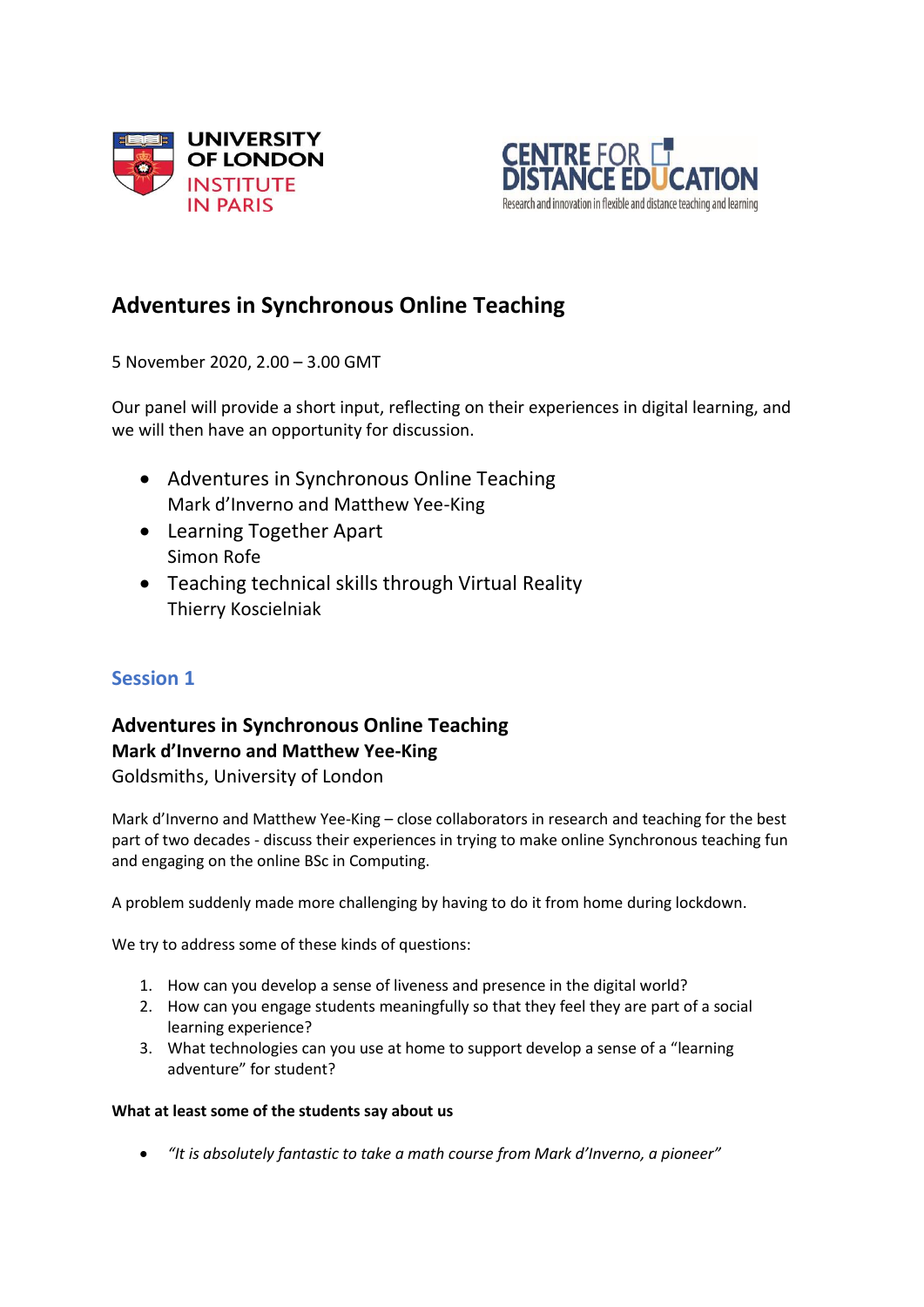- *"Wow the way he teaches is brilliant!"*
- *"This is awesome and very much understandable, this lecture is fantastic!"*
- *"Like many others, I'm thoroughly enjoying Prof. d'Inverno' lecture: very clear, insightful and engaging! "*
- *I cannot wait to attend more live lectures like this in the following weeks.*
- *This is a great lecture and I appreciate the time and effort that is being put into it, I'm happy I joined this degree, to experience this brilliant prof at work, masterful, truly masterful!*
- *I have not heard a more calming voice.*
- *You make mathematics sound so artistic, this lecture is amazing.*
- *I love this prof, his sense of humour and witty nature is endearing*

#### **Session 2**

#### **Learning Together Apart Simon Rofe** SOAS, University of London

Simon will share his experiences of working synchronously with discussion forums via a Virtual Learning Environment VLE, which will in turn play to the opportunities for assessment in Online Learning Communities (OLCs) Dr J Simon Rofe is an widely experienced scholar in the realm of Online and Distance learning. He has pioneered the appropriate use of OCLs as a means of meeting student learning outcomes and enhancing the student experience.

#### **Session 3**

#### **Teaching technical skills through Virtual Reality Thierry Koscielniak**

Conservatoire National des Arts et Métiers in Paris

The GESTE'VR project, funded by le Cnam and grant recipient from Ile-de-France Region: "2020 Trophies for Digital Innovation in Higher Education".

Partners are : MIMBUS, France Immersive Learning / Immersive Learning Lab, HP Education France, Microsoft Education France.

Objectives of GESTE'VR:

- To create training modules in virtual and augmented reality, to develop skills in technical gestures, putting the learner in a learning situation in practical work and on the job.

- To propose a unique virtual learning environment in which several training activities can take place. The use of a Cloud platform for monitoring and controlling the acquisition of skills will allow the training to be individualized and naturally integrated into existing training.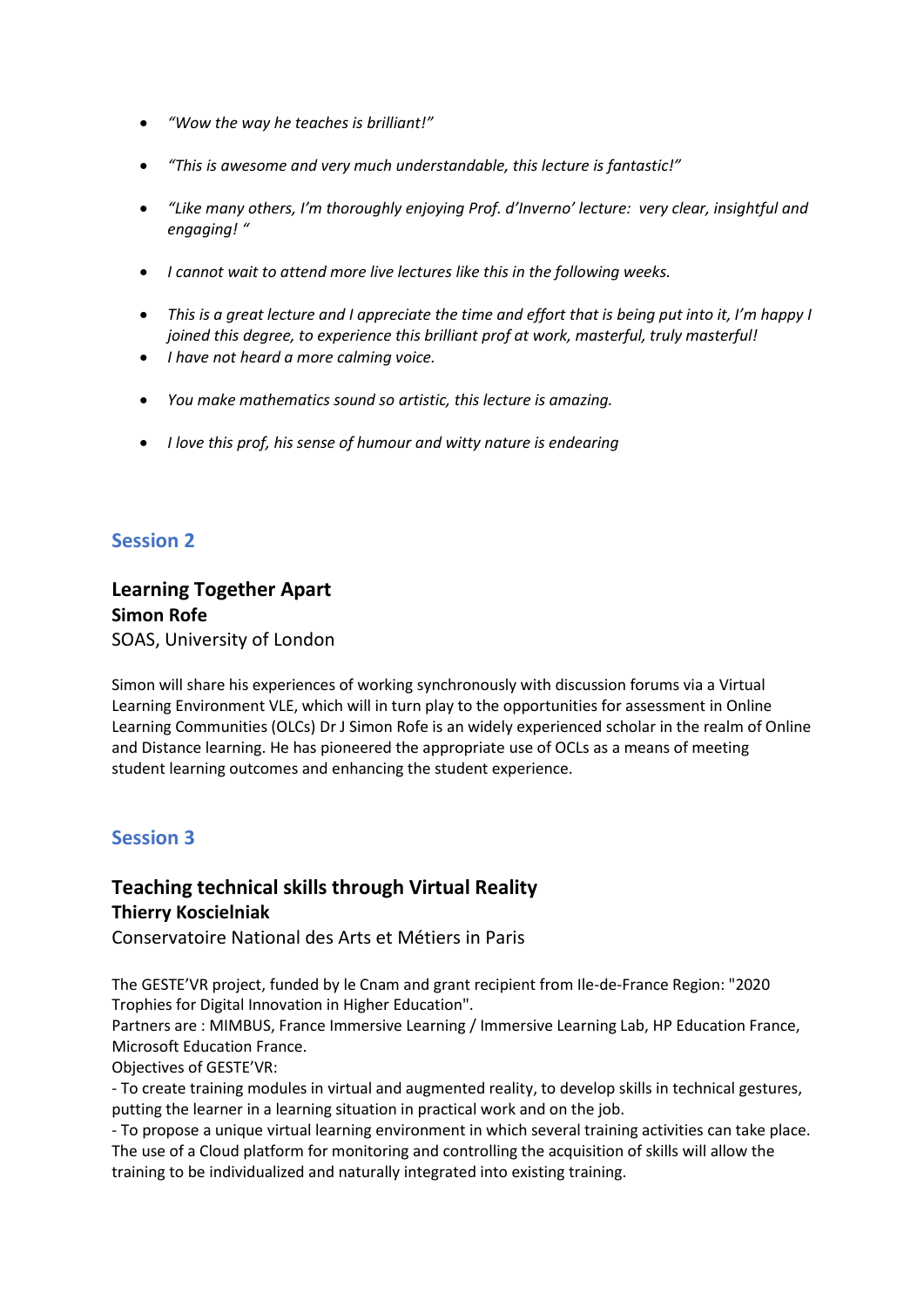- To experiment with new forms of distance pedagogy through a collective use of the modules produced: the learner performs technical gestures in a virtual room where the trainer and other learners are also present and can observe and interact at a distance.

- To mutualize and disseminate the methodology for creating the modules and the associated pedagogical activities to higher education institutions in the Ile-de-France region. Here is an exemple of a VR training module : <https://youtu.be/8Q3w1FoueiM>

#### **Chair**

## **Dr Linda Amrane-Cooper**

**University of London Centre for Distance Education** Linda's academic and professional career has spanned Higher Education, teaching, and Museum Education. Linda is head of our Centre for Distance Education and Director of Strategic Projects.

In addition, building on her 20 years' experience of supporting high quality learning and teaching in Higher Education experience, Linda also leads our PG Learning and Teaching in HE programme. Prior to joining the University of London, Linda was Dean and Head of Glasgow Caledonian University's London campus and Dean of the Royal Docks Business School at the University of East London. She moved into the Business discipline after a long career in Education and Social Science, where roles included Associate Dean of Education and International Lead, and Head of Initial Teacher Training. She has benefited from the opportunity to work across the UK HE sector in a wide range of Universities and teach at all levels, both face to face and online. Linda has taken an active role supporting the professional development of HE staff as an education developer, mentor and coach.

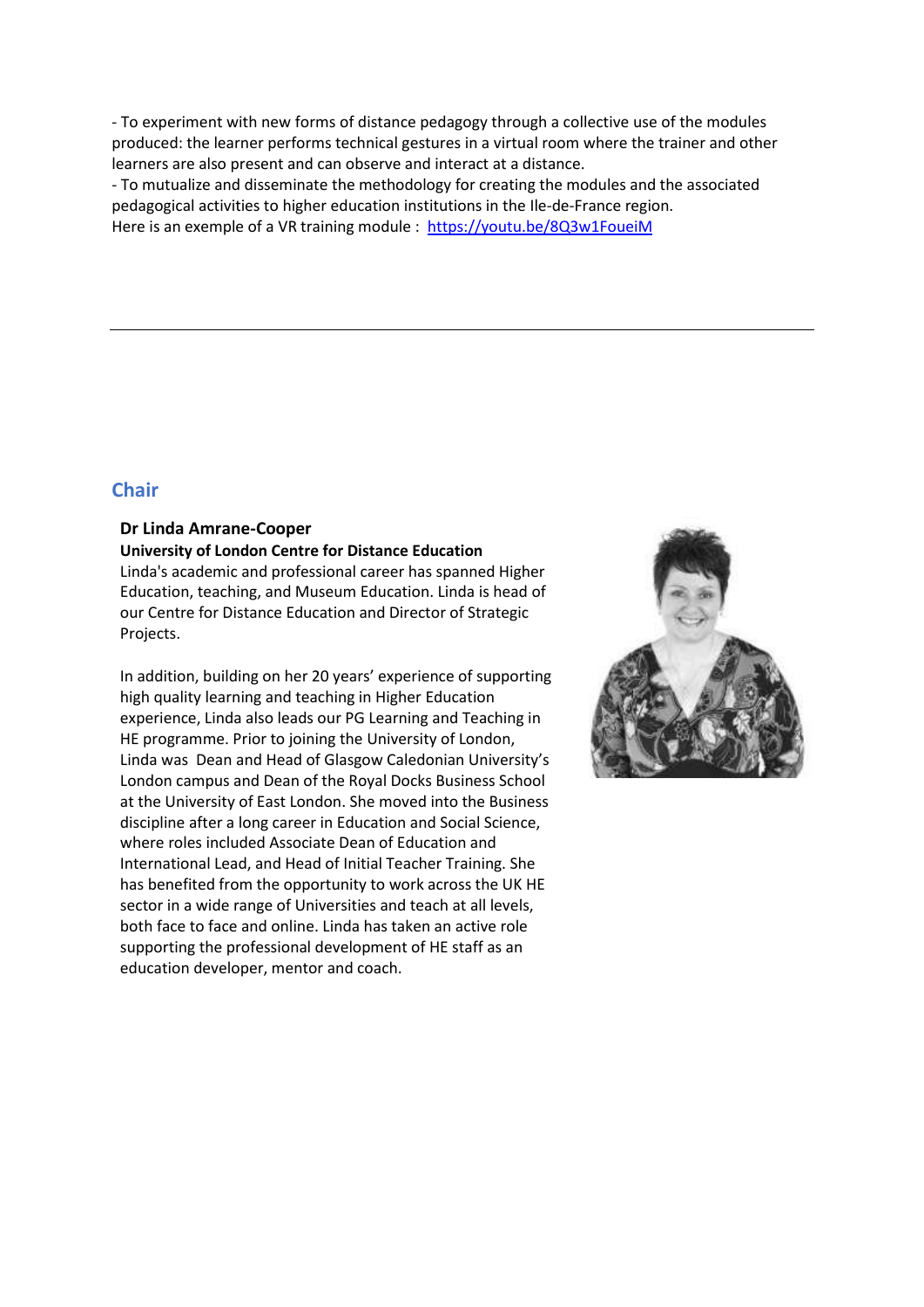### **Speakers**

#### **Professor Mark d'Inverno Goldsmiths, University of London**

Mark has spent the last 20 years undertaking cutting-edge research at the frontiers of AI, creativity and learning – asking how they relate to each other and how the different academic disciplines can provide us with insights into the role we want AI to play in both learning and creative practice. Mark's PhD from UCL investigated the concepts of agency and autonomy in artificial systems, and since then he has published around peer-reviewed 200 articles and several authored and edited books, and led or co-led a range of UK and EU funded research projects. Mark is an academic at Goldsmiths, University of London (and formerly the Pro-Warden International and before that Pro-Warden Research) and was the Scientific Coordinator for the large EU-funded research project PRAISE (Performance and Analysis Inspiring Social Education), and, in partnership with Matthew Yee-King and in collaboration with the University of London Worldwide, was key in developing the relationship with Coursera which led to the first online BSc in Computer Science which now has several thousand students. Mark is a critically acclaimed jazz pianist (National Press, TV and Radio) and for nearly 40 years has led a variety of successful bands in music. He tries to bring performative elements to the way he teachers synchronously online and offline.



#### **Thierry Koscielniak**

**Conservatoire National des Arts et Métiers in Paris** Thierry Koscielniak, Ph.D. is Chief Digital Officer at the Conservatoire National des Arts et Métiers in Paris (Le Cnam). Le Cnam is the only public Higher Education institution dedicated to lifelong learning in France and is therefore deeply involved in distance online courses. The Cnam National Digital Office @LeCnamDN1 is in charge of the implementation of courses digitalization and MOOC production. As an expert in EdTech in Higher Education, Thierry keeps a technological watch and carries out research on digital learning and currently on the pedagogical uses of virtual reality and augmented reality. On behalf of Le Cnam, he is the founder of the France Immersive Learning skills centre and vice-president of 3FOD, the French forum for digital learning stakeholders. Thierry Koscielniak is involved in associations of IT professionals for Higher Education: in France he is a member of the Board of [CSIESR](http://www.csiesr.eu/) [\(@CSIESR\)](https://twitter.com/csiesr). In Europe he is Board Officer of [EUNIS](https://www.eunis.org/) [\(@EUNIS\\_IT\)](https://twitter.com/EUNIS_IT), and was chairman of the [#EUNIS18](https://www.eunis.org/eunis2018/) congress organizing committee. Worldwide he is a member of Karuta Open Source Portfolio Governing Board.